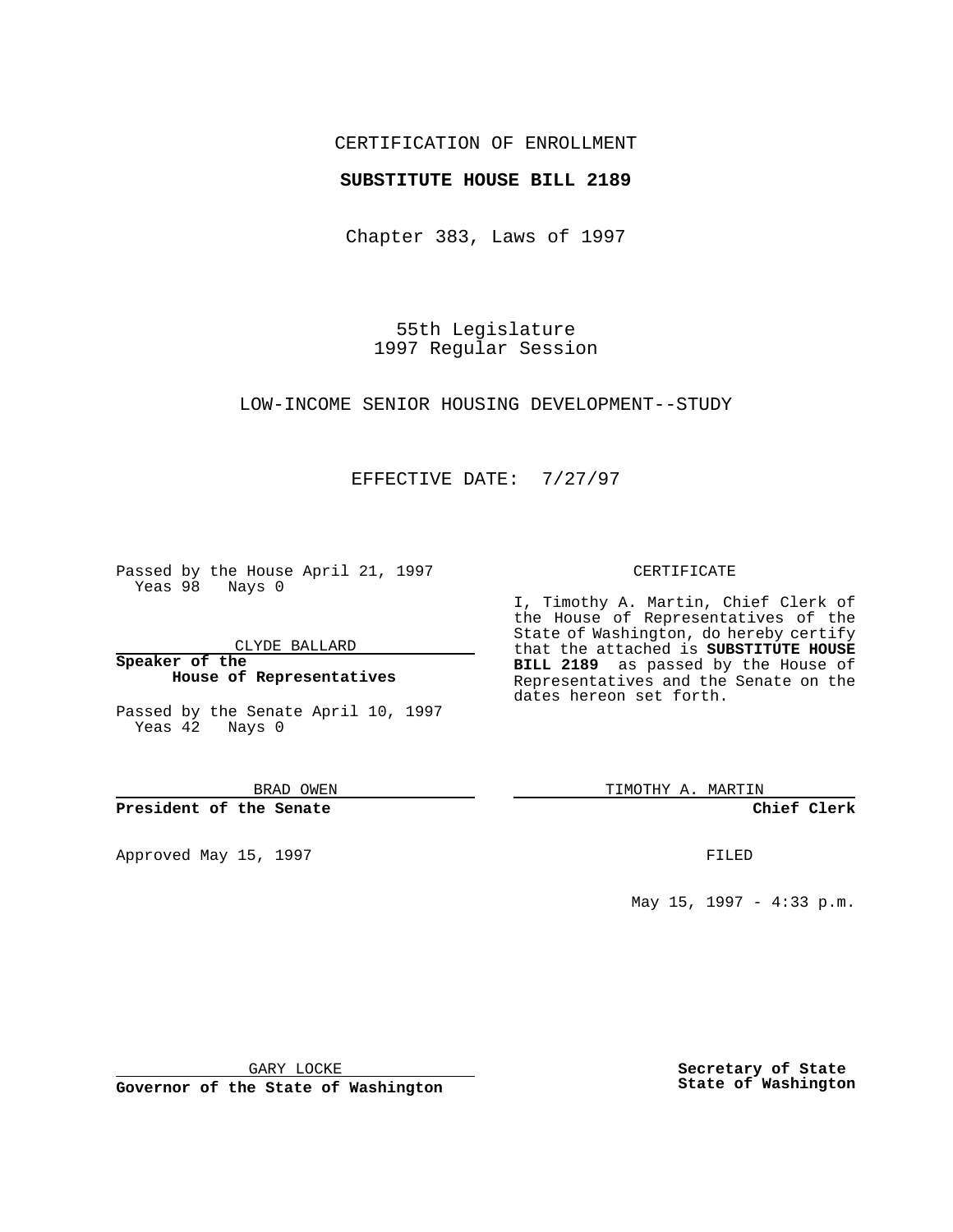# **SUBSTITUTE HOUSE BILL 2189** \_\_\_\_\_\_\_\_\_\_\_\_\_\_\_\_\_\_\_\_\_\_\_\_\_\_\_\_\_\_\_\_\_\_\_\_\_\_\_\_\_\_\_\_\_\_\_

\_\_\_\_\_\_\_\_\_\_\_\_\_\_\_\_\_\_\_\_\_\_\_\_\_\_\_\_\_\_\_\_\_\_\_\_\_\_\_\_\_\_\_\_\_\_\_

Passed Legislature - 1997 Regular Session

AS AMENDED BY THE SENATE

#### **State of Washington 55th Legislature 1997 Regular Session**

**By** House Committee on Trade & Economic Development (originally sponsored by Representatives McDonald, Van Luven, Veloria and Cooke)

Read first time 03/05/97.

1 AN ACT Relating to financing needs for senior housing; creating new 2 sections; and providing an expiration date.

3 BE IT ENACTED BY THE LEGISLATURE OF THE STATE OF WASHINGTON:

 NEW SECTION. **Sec. 1.** The legislature finds that the availability of safe and affordable housing is vital to low-income senior citizens and persons with disabilities. The legislature further finds that the availability of low-cost financing is necessary for the development or preservation of housing for seniors and persons with disabilities. The legislature further finds that many existing housing developments for seniors and persons with disabilities are in need of renovation. The legislature further finds that there is a need to explore alternative financing techniques to cover the cost of development or renovation of housing for seniors and persons with disabilities. It is the intent of the legislature to create the task force on financing housing for seniors and persons with disabilities to explore alternative financing techniques for the development and renovation of housing developments in Washington for low-income seniors and persons with disabilities.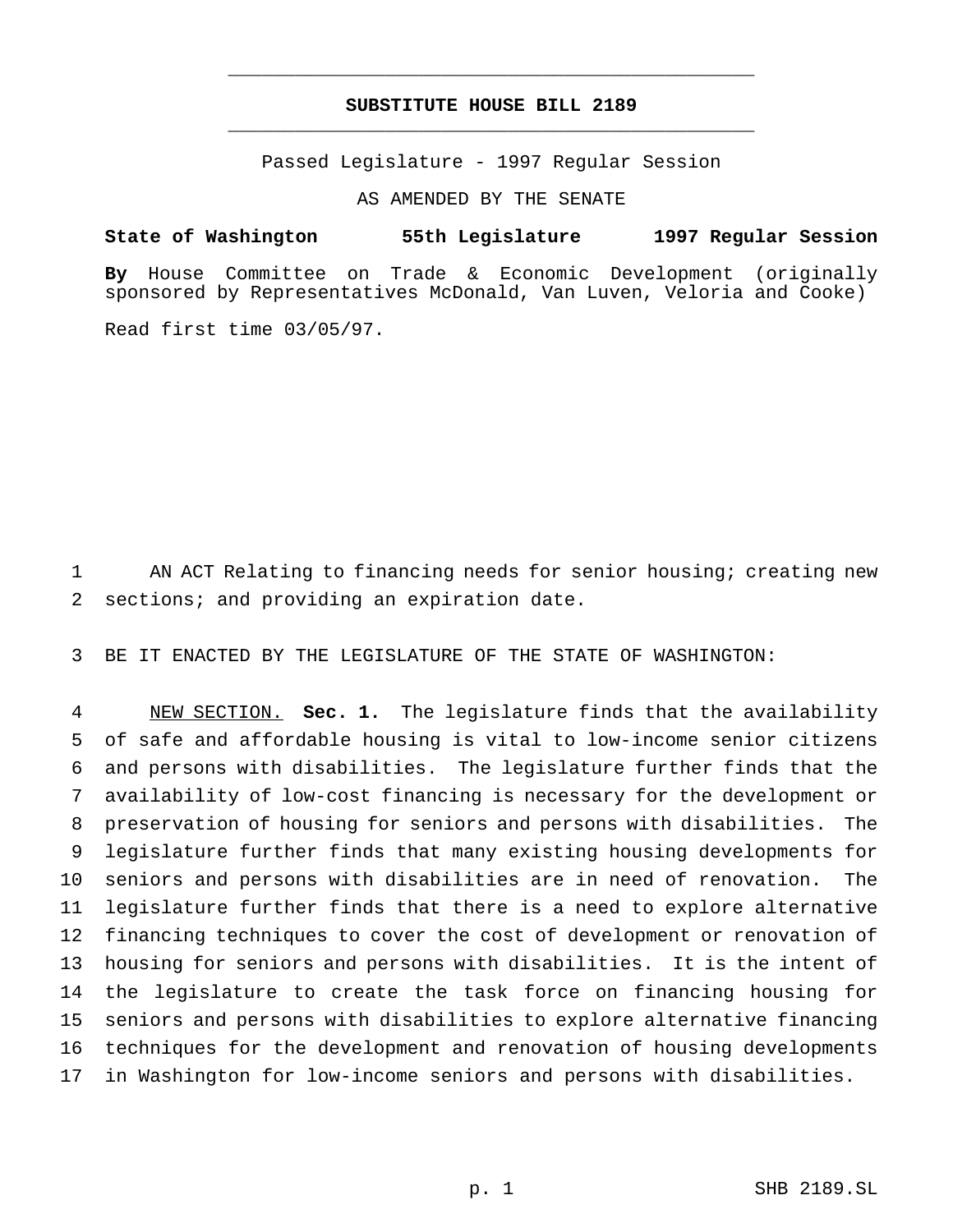NEW SECTION. **Sec. 2.** (1) There is created the task force on financing senior housing and housing for persons with disabilities to consist of thirteen members. The task force consists of the following members:

 (a) The director of the department of community, trade, and economic development or the director's designee, who serves as an ex officio member and as chair;

 (b) The executive director of the Washington state investment board 9 or the director's designee, who serves as an ex officio member;

 (c) The executive director of the Washington state housing finance commission or the director's designee, who serves as an ex officio member;

 (d) Four representatives from organizations involved in the management of senior housing developments, one of which must be from an organization involved in the ownership of senior housing developments; (e) Three representatives from financial institutions involved in financing senior housing developments, one of which must be from an investment and banking firm involved in financing federally insured 19 senior housing developments;

 (f) One representative from a mobile home owners association that represents seniors;

 (g) One representative from a mobile home park owners association; and

(h) One representative from a public housing authority.

 (2) The director of the department of community, trade, and economic development shall appoint all nonex officio members to the task force on financing senior housing and housing for persons with disabilities. The vice-chair of the task force is selected by majority vote of the task force members. The members of the task force on financing senior housing and housing for persons with disabilities serve without compensation.

 (3) The department of community, trade, and economic development, the Washington state investment board, and the Washington state housing finance commission shall supply such information and assistance as is necessary for the task force on financing senior housing and housing for persons with disabilities to carry out its duties under section 3 of this act.

 (4) The department of community, trade, and economic development, the Washington state investment board, and the Washington state housing